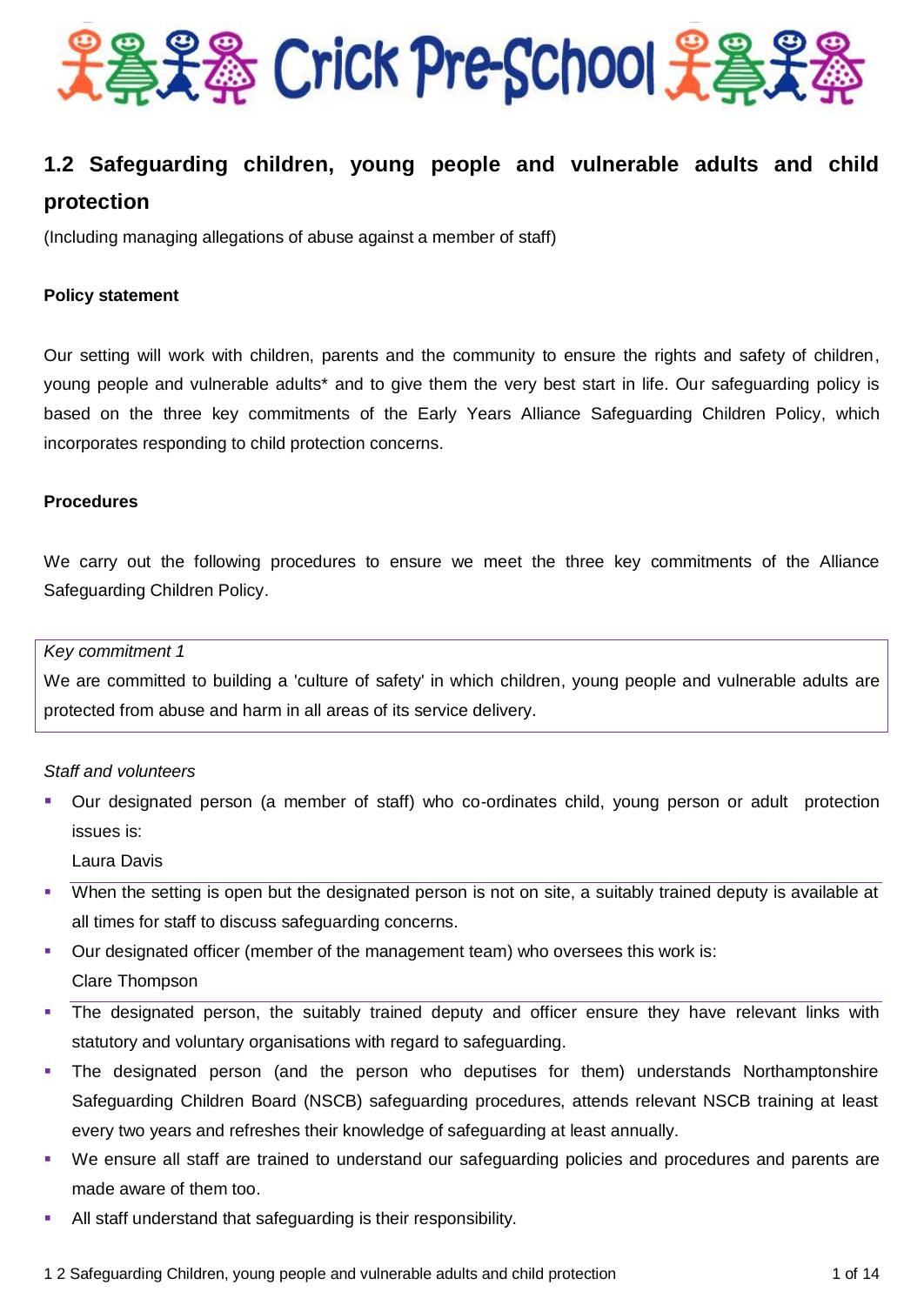

- All staff have an up-to-date knowledge of safeguarding issues, are alert to the potential indicators and signs of abuse and neglect and understand their professional duty to ensure safeguarding and child protection concerns are reported to the local authority children's social work team Multi Agency Safeguarding Hub (MASH) or Northamptonshire Safeguarding Children Board or the NSPCC. They receive updates on safeguarding at least annually.
- All staff are confident to ask questions in relation to any safeguarding concerns and know not to just take things at face value but can be respectfully sceptical.
- All staff understand the principles of early help (as defined in Working Together to Safeguard Children, 2018) and are able to identify those children and families who may be in need of early help and enable them to access it.
- All staff understand NSCB thresholds of significant harm and understand how to access services for families, including for those families who are below the threshold for significant harm, according to arrangements published by the NSCB.
- All staff understand their responsibilities under the General Data Protection Regulations and the Data Protection Act 2018, and understand relevant safeguarding legislation, statutory requirements and local safeguarding partner requirements and ensure that any information they may share about parents and their children with other agencies is shared appropriately and lawfully.
- We will support families to receive appropriate early help by sharing information with other agencies in accordance with statutory requirements and legislation.
- We will share information lawfully with safeguarding partners and other agencies where there are safeguarding concerns.
- We will be transparent about how we lawfully process data.
- All staff understand how to escalate their concerns in the event that they feel either the local authority and/or their own organisation has not acted adequately to safeguard and know how to follow local safeguarding procedures to resolve professional disputes between staff and organisations.
- All staff understand what the organisation expects of them in terms of their required behaviour and conduct, and follow our policies and procedures on positive behaviour, online safety (including use of cameras and mobile phones), whistleblowing and dignity at work.
- Children have a key person to build a relationship with, and are supported to articulate any worries, concerns or complaints that they may have in an age appropriate way.
- All staff understand our policy on promoting positive behaviour and follow it in relation to children showing aggression towards other children.
- We provide adequate and appropriate staffing resources to meet the needs of children.
- Applicants for posts within the provision are clearly informed that the positions are exempt from the Rehabilitation of Offenders Act 1974.
- Enhanced criminal records and barred lists checks and other suitability checks are carried out for staff and volunteers prior to their post being confirmed, to ensure that no disqualified person or unsuitable person works at the setting or has access to the children.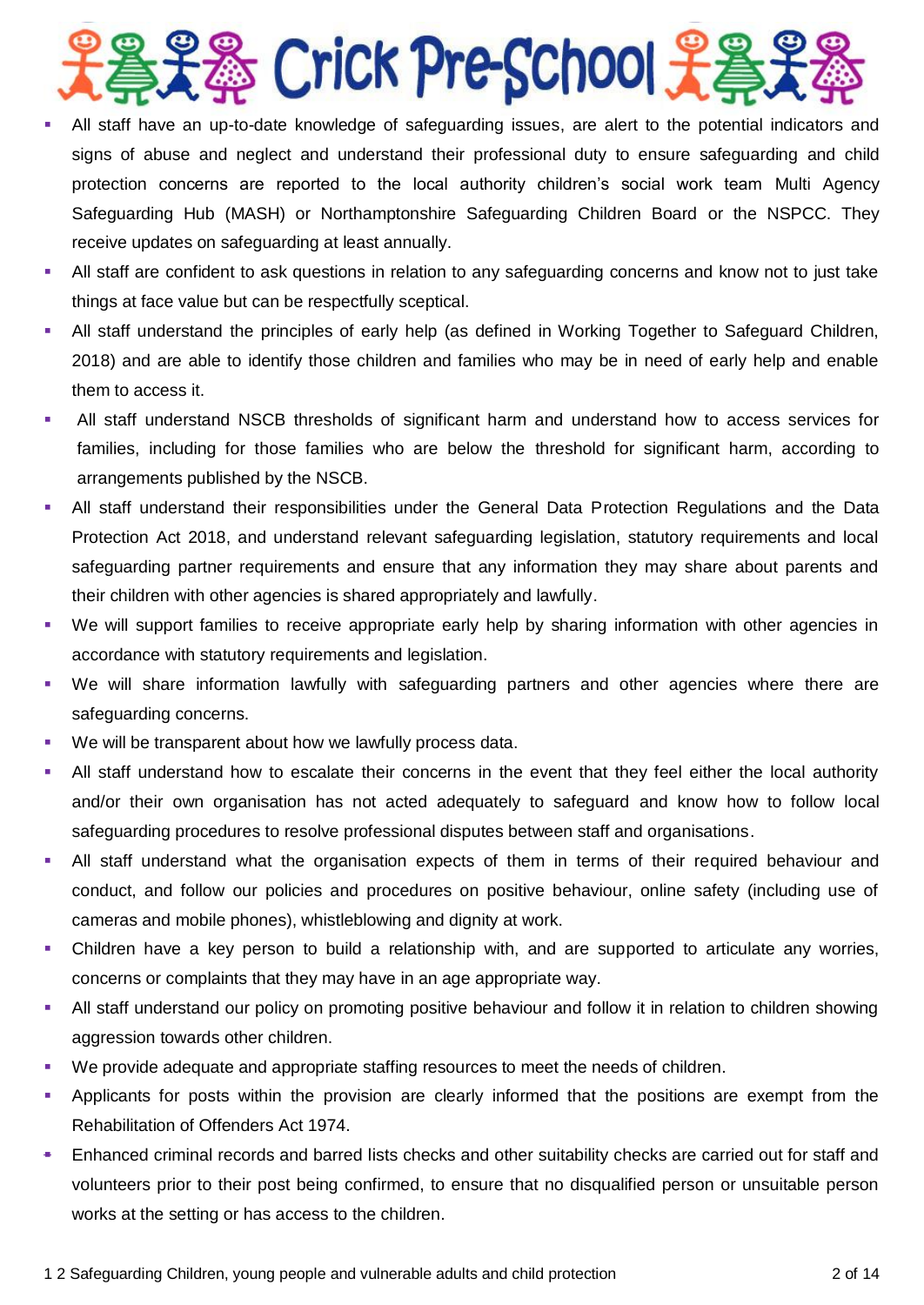

- Where applications are rejected because of information that has been disclosed, applicants have the right to know and to challenge incorrect information.
- We abide by Ofsted requirements in respect of references and Disclosure and Barring Service (DBS) checks for staff and volunteers, to ensure that no disqualified person or unsuitable person works at the provision or has access to the children.
	- **Volunteers must:** 
		- **-** be aged 17 or over;
		- **-** be considered competent and responsible;
		- **-** receive a robust induction and if volunteering long-term will receive regular supervisory meetings;
		- **-** be familiar with all the settings policies and procedures;
		- **-** be fully checked for suitability if they are to have unsupervised access to the children at any time.
- Committee members complete a DBS check when they join and also have to sign up to the update service. DBS certificate status checks will then be undertaken (with the committee member's permission) every 3 months (September, December, March and June) to see if any new information has come to light since its issue.
- We record information about staff qualifications, and the identity checks and vetting processes that have been completed including:
	- **-** the Disclosure and Barring Service (DBS) disclosure reference number;
	- **-** certificate of good conduct or equivalent where a UK DBS check is not appropriate;
	- **-** the date the disclosure was obtained; and
	- **-** details of who obtained it.
- We inform all staff and volunteers that they are expected to disclose any convictions, cautions, court orders or reprimands and warnings which may affect their suitability to work with children (whether received before or during their employment with us).
- Volunteers do not work unsupervised.
- Staff and volunteers in childcare settings that are not based on domestic premises are not required to notify their line manager if anyone in their household (including family members, lodgers, partners etc.) has any relevant convictions, cautions, court orders, reprimands or warnings or has been barred from, or had registration refused or cancelled in relation to any childcare provision or have had orders made in relation to care of their children.
- Staff receive regular supervision, which includes discussion of any safeguarding issues, and their performance and learning needs are reviewed regularly.
- In addition to induction and supervision, staff are provided with clear expectations in relation to their behaviour.
- We notify the Disclosure and Barring Service of any person who is dismissed from our employment, or resigns in circumstances that would otherwise have led to dismissal for reasons of a child protection concern.
- We have procedures for recording the details of visitors to the setting.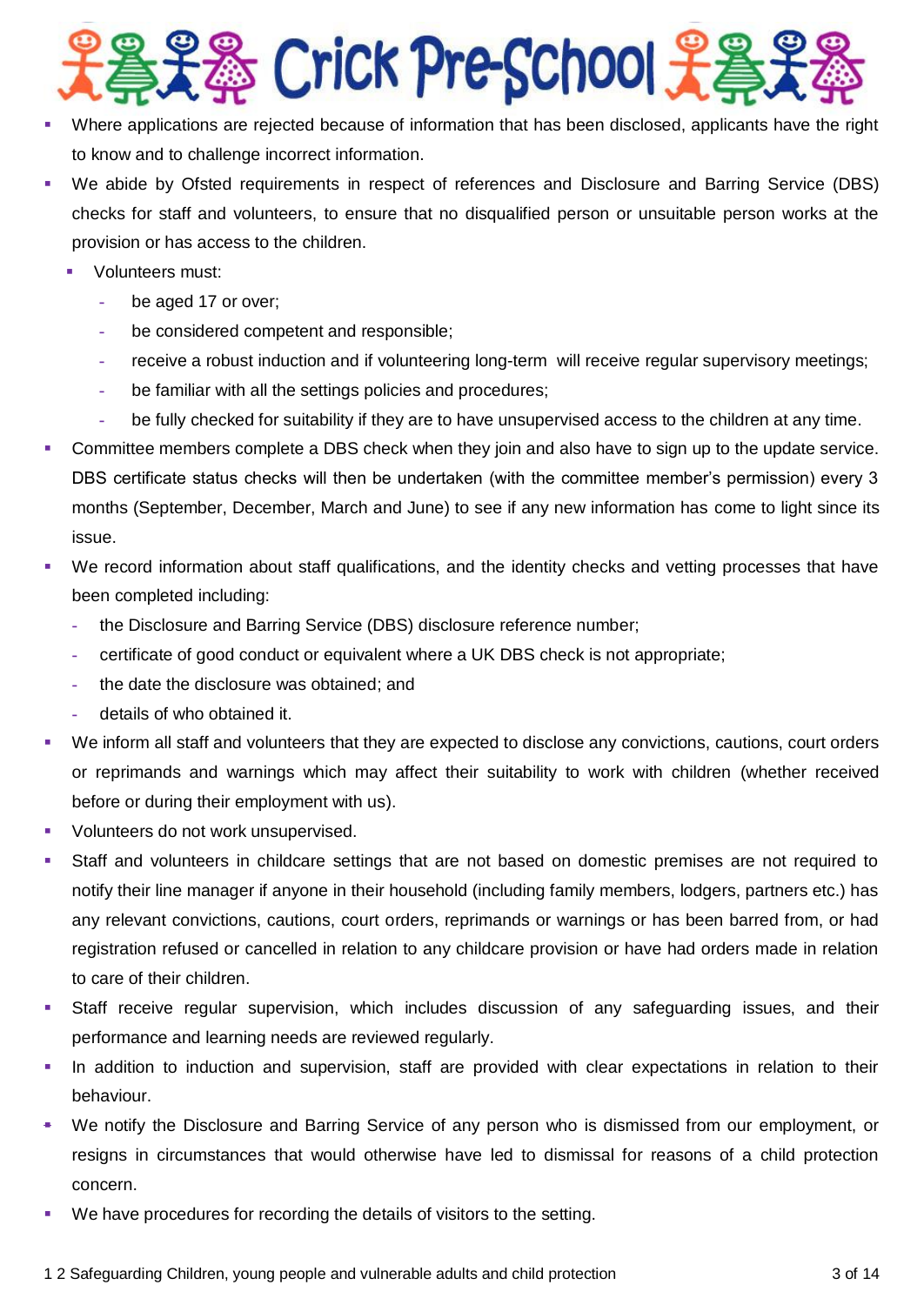

- We take security steps to ensure that we have control over who comes into the provision so that no unauthorised person has unsupervised access to the children.
- We take steps to ensure children are not photographed or filmed on video for any other purpose than to record their development or their participation in events organised by us. Parents sign a consent form and have access to records holding visual images of their child. Any images of children are held securely. Staff do not use personal cameras or filming equipment to record images.
- **Personal mobile phones are not used where children are present.**
- Any personal information is held securely and in line with data protection requirements and guidance from the Information Commissioner's Office (ICO).
- The designated person in the setting has responsibility for ensuring that there is an adequate online policy in place.
- Children have access to electronic devices (i.e. staff ipads and an electronic whiteboard) which are connected to the internet, only with staff supervision and for educational purposes. This includes taking photos and using the following applications: Articulation Station (for speech therapy), CBeebies Storytime and Playtime and Doodoo lite (for drawing/mark-making). Staff laptops and ipads connected to the internet are password protected and not left unsupervised.
- We keep a written record of all complaints and concerns including details of how they were responded to.
- We ensure that robust risk assessments are completed, that they are seen and signed by all relevant staff and that they are regularly reviewed and updated, in line with our health and safety policy.
- The designated officer will support the designated person to undertake their role adequately and offer advice, guidance, supervision and support.
- The designated person will inform the designated officer at the first opportunity of every significant safeguarding concern, however this should not delay any referrals being made to the children's social worker services, or where appropriate, the Designated Officer (formerly known as LADO), Ofsted or RIDDOR.

#### *Key commitment 2*

We are committed to responding promptly and appropriately to all incidents or concerns of abuse that may occur and to work with statutory agencies in accordance with the procedures that are set down in 'What to do if you're worried a child is being abused' (HMG 2015) and the Care Act 2014.

#### *Responding to suspicions of abuse*

- We acknowledge that abuse of children can take different forms physical, emotional, and sexual, as well as neglect.
- We ensure that all staff have an understanding of the additional vulnerabilities that arise from special educational needs and/or disabilities, plus inequalities of race, gender, disability, language, religion, sexual orientation or culture and that these receive full consideration in relation to child, young person or vulnerable adult protection.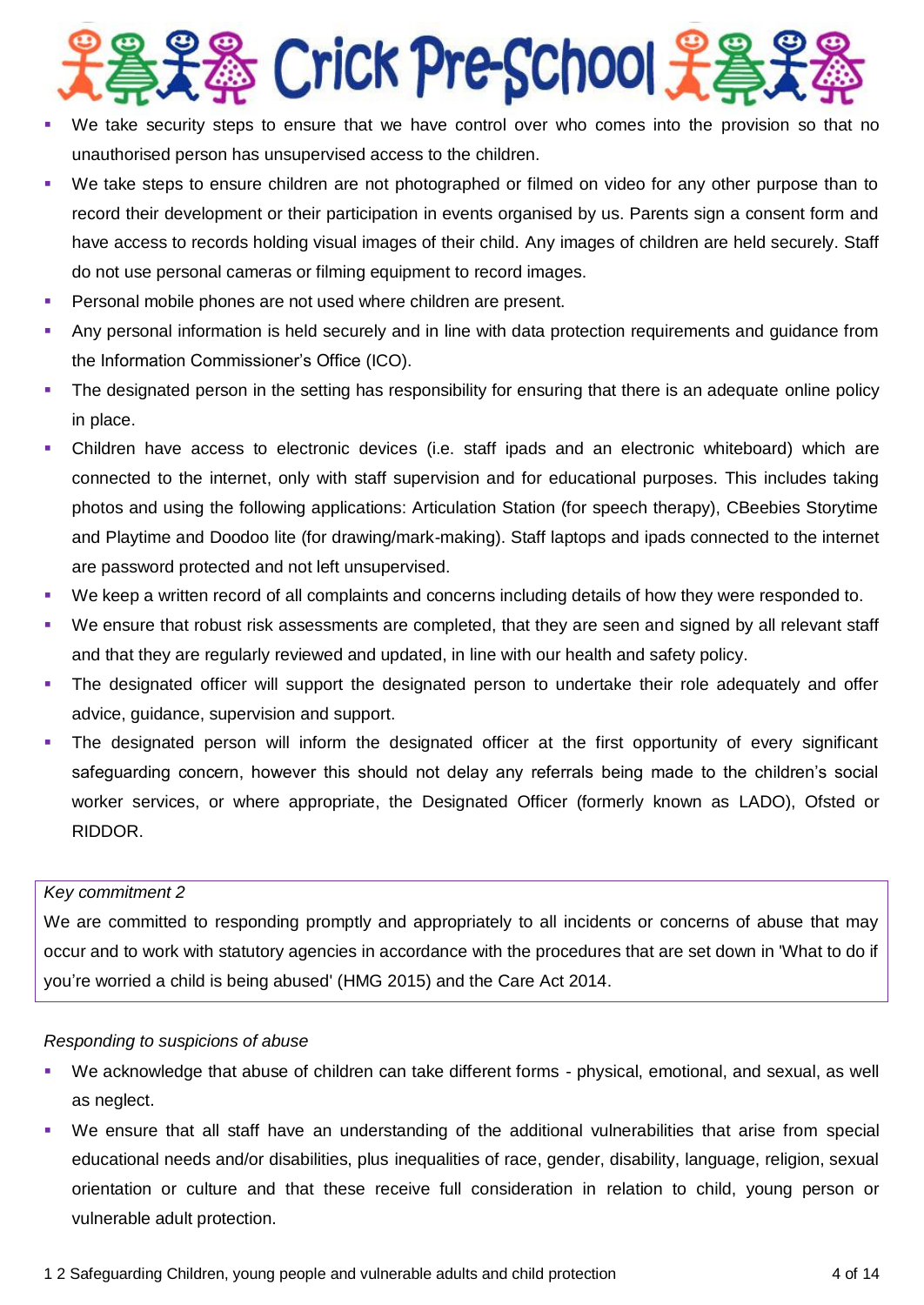

- When children are suffering from physical, sexual or emotional abuse, or may be experiencing neglect, this may be demonstrated through:
	- **-** significant changes in their behaviour;
	- **-** deterioration in their general well-being;
	- **-** their comments which may give cause for concern, or the things they say (direct or indirect disclosure);
	- **-** changes in their appearance, their behaviour, or their play;
	- **-** unexplained bruising, marks or signs of possible abuse or neglect; and
	- **-** any reason to suspect neglect or abuse outside the setting.
- We understand how to identify children who may be in need of early help, how to access services for them
- We understand that we should refer a child who meets the s17 Children Act 1989 child in need definition to local authority children's social work services
- We understand that we should refer any child who may be at risk of significant harm to local authority children's social work services.
- We are aware of the 'hidden harm' agenda concerning parents with drug and alcohol problems and consider other factors affecting parental capacity and risk, such as social exclusion, domestic violence, radicalisation, mental or physical illness and parent's learning disability.
- We are aware that children's vulnerability is potentially increased when they are privately fostered and when we know that a child is being cared for under a private fostering arrangement, we inform our local authority children's social care department.
- We are prepared to take action if we have concerns about the welfare of a child who fails to arrive at a session when expected. The designated person will take immediate action to contact the child's parent to seek an explanation for the child's absence and be assured that the child is safe and well. If no contact is made with the child's parents and the designated person has reason to believe that the child is at risk of significant harm, the relevant professionals are contacted immediately and NSCB procedures are followed. If the child has current involvement with social care the social worker is notified on the day of the unexplained absence.
- We are aware of other factors that affect children's vulnerability that may affect, or may have affected, children and young people using our provision, such as abuse of children who have special educational needs and/or disabilities; fabricated or induced illness, child abuse linked to beliefs in spirit possession, sexual exploitation of children such as through internet abuse and Female Genital Mutilation and radicalisation or extremism.
- In relation to radicalisation and extremism, [we/I] follow the Prevent Duty guidance for England and Wales published by the Home Office and NSCB procedures on responding to radicalisation.
- The designated person completes online Channel training, online Prevent training and attends local WRAP training where available to ensure they are familiar with the local protocol and procedures for responding to concerns about radicalisation.
- We are aware of the mandatory duty that applies to teachers and health workers to report cases of Female Genital Mutilation to the police. We are also aware that early years practitioners should follow local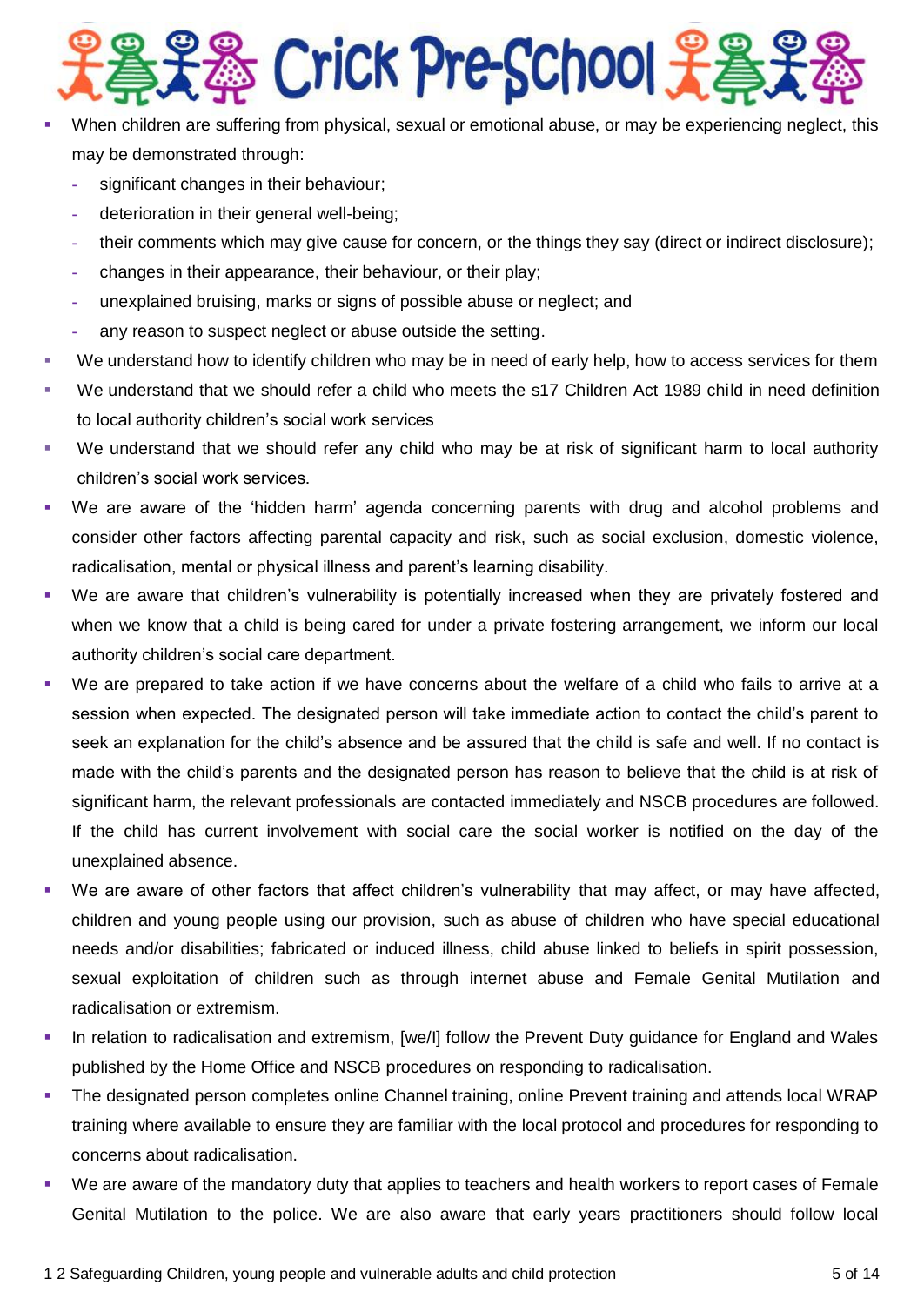**& Crick Pre-School 光名** 

authority published safeguarding procedures to respond to FGM and other safeguarding issues, which involves contacting police if a crime of FGM has been or may be about to be committed.

- We also make ourselves aware that some children and young people are affected by gang activity, by complex, multiple or organised abuse, through forced marriage or honour based violence or may be victims of child trafficking. While this may be less likely to affect young children in our care we may become aware of any of these factors affecting older children and young people who we may come into contact with.
- If we become concerned that a child may be a victim of modern slavery or human trafficking we will refer to the National Referral Mechanism, as soon as possible and refer and/or seek advice to the local authority children's social work service and/or police.
- We will be alert to the threats children may face from outside their families, such as that posed by organised crime groups such as county lines and child sexual exploitation, online use and from within peer groups and the wider community.
- Where we believe a child in our care or known to us may be affected by any of these factors we follow the procedure for reporting child protection concerns and child in need and follow the Northamptonshire Safeguarding Children Board (NSCB) procedures, (or the local safeguarding partners when their published safeguarding arrangements take over from the NSCB).
- Where such indicators are apparent, the staff member (to whom the child disclosed) makes a dated record of the details of the concern and discusses what to do with member of staff who is acting as the 'designated person'. The information is stored on the child's personal file.
- In the event that a staff member or volunteer is unhappy with the decision made of the designated person in relation to whether to make a safeguarding referral they must follow escalation procedures.
- We refer concerns about children's welfare to the Multi Agency Safeguarding Hub (MASH) (by telephone 0300 1261000, as well as a completed referral form) and co-operate fully in any subsequent investigation. NB In some cases this may mean the police or another agency identified by MASH.
- We respond to any disclosures sensitively and appropriately and take care not to influence the outcome either through the way we speak to children or by asking questions of children (although we may check out/clarify the details of what we think they have told us with them).
- We take account of the need to protect young people aged 16-19 as defined by the Children Act 1989. This may include students or school children on work placement, young employees or young parents. Where abuse or neglect is suspected we follow the procedure for reporting any other child protection concerns. The views of the young person will always be taken into account in an age appropriate way, but the setting may override the young person's refusal to consent to share information if it feels that it is necessary to prevent a crime from being committed or intervene where one may have been or to prevent harm to a child or adult. Sharing confidential information without consent is done only where not sharing it could be worse than the outcome of having shared it.
- All staff are also aware that adults can also be vulnerable and know how to refer adults who are in need of community care services.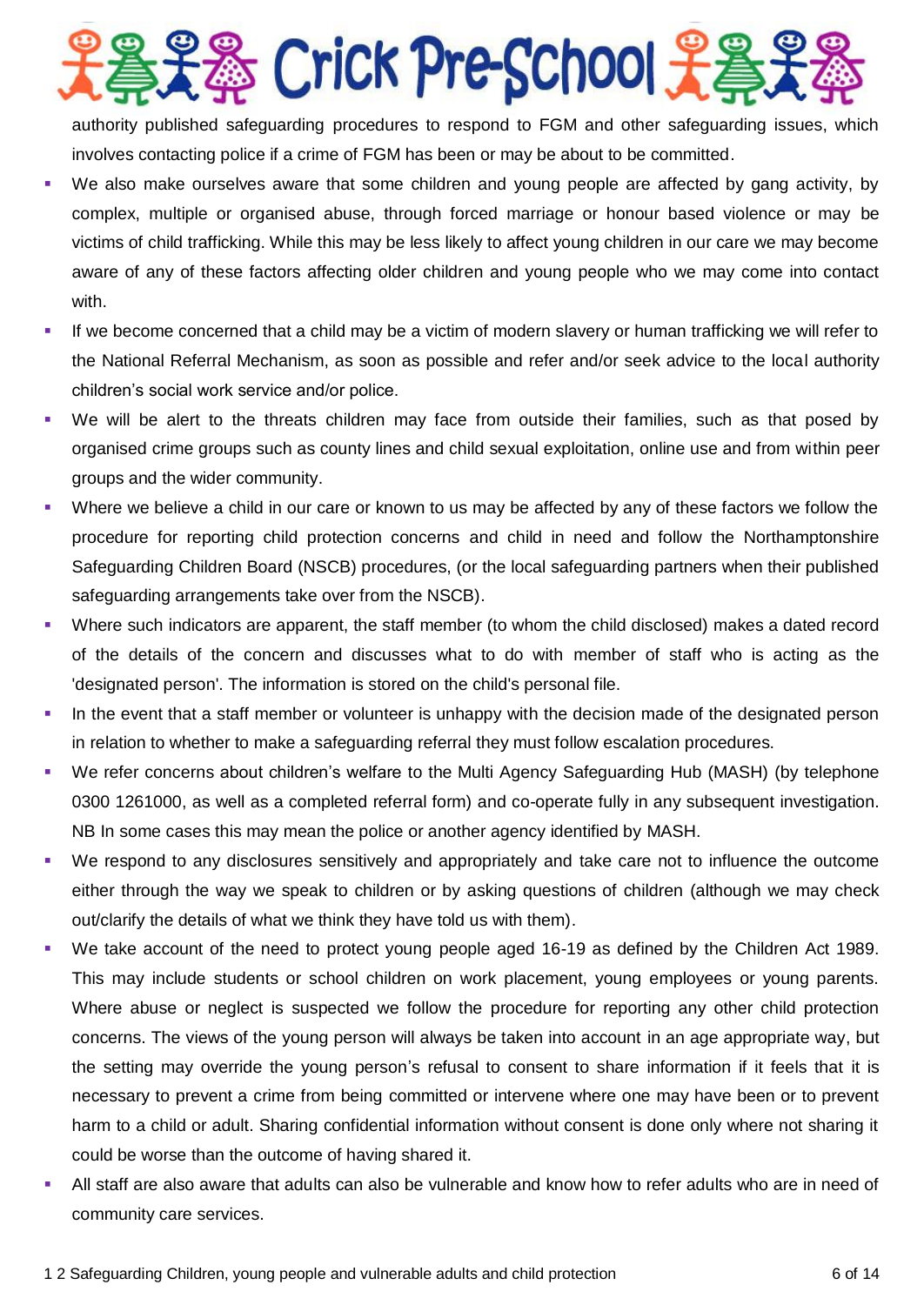

- All staff know that they can contact the NSPCC whistleblowing helpline if they feel that or organisation and the local authority have not taken appropriate action to safeguard a child and this has not been addressed satisfactorily through organisational escalation and professional challenge procedures.
- We have a whistle blowing policy in place.
- Staff/volunteers know they can contact the organisation Public Concern at Work for advice relating to whistleblowing dilemmas; if they feel that the organisation has not acted adequately in relation to safeguarding they can contact the NSPCC whistleblowing helpline.

#### *Recording suspicions of abuse and disclosures*

- Where a child makes comments to a member of staff that gives cause for concern (disclosure), or a member of staff observes signs or signals that gives cause for concern, such as significant changes in behaviour; deterioration in general well-being; unexplained bruising, marks or signs of possible abuse or neglect, that member of staff:
	- **-** listens to the child, offers reassurance and gives assurance that she or he will take action;
	- **-** does not question the child, although it is OK to ask questions for the purposes of clarification; but uses the TED approach: tell me, explain and describe;
	- **-** makes a written record that forms an objective record of the observation or disclosure that includes:
		- **-** the date and time of the observation or the disclosure;
		- **-** the exact words spoken by the child as far as possible;
		- **-** the name of the person to whom the concern was reported, with date and time; and
		- **-** the names of any other person present at the time.
- These records are signed and dated and kept in the child's personal file which is kept securely and confidentially.
- The manager acting as the Designated Person is informed of the issue at the earliest opportunity and always within one working day.
- Where the Northamptonshire Safeguarding Children Board or local safeguarding partners safeguarding procedures stipulates the process for recording and sharing concerns, we include those procedures alongside this procedure and follow the steps set down by the Northamptonshire Safeguarding Children Board.

#### *Making a referral to the local authority social care team (MASH)*

- We keep an electronic copy of the Thresholds and Pathways document and make referrals using the Northamptonshire Safeguarding Children Board referral process if there are any safeguarding issues within pre-school.
- Referrals can be made by any staff member

#### *Escalation process*

- If we feel that a referral made has not been dealt with properly or that concerns are not being addressed or responded to, we will follow the NSCB escalation process.
- 1 2 Safeguarding Children, young people and vulnerable adults and child protection 7 of 14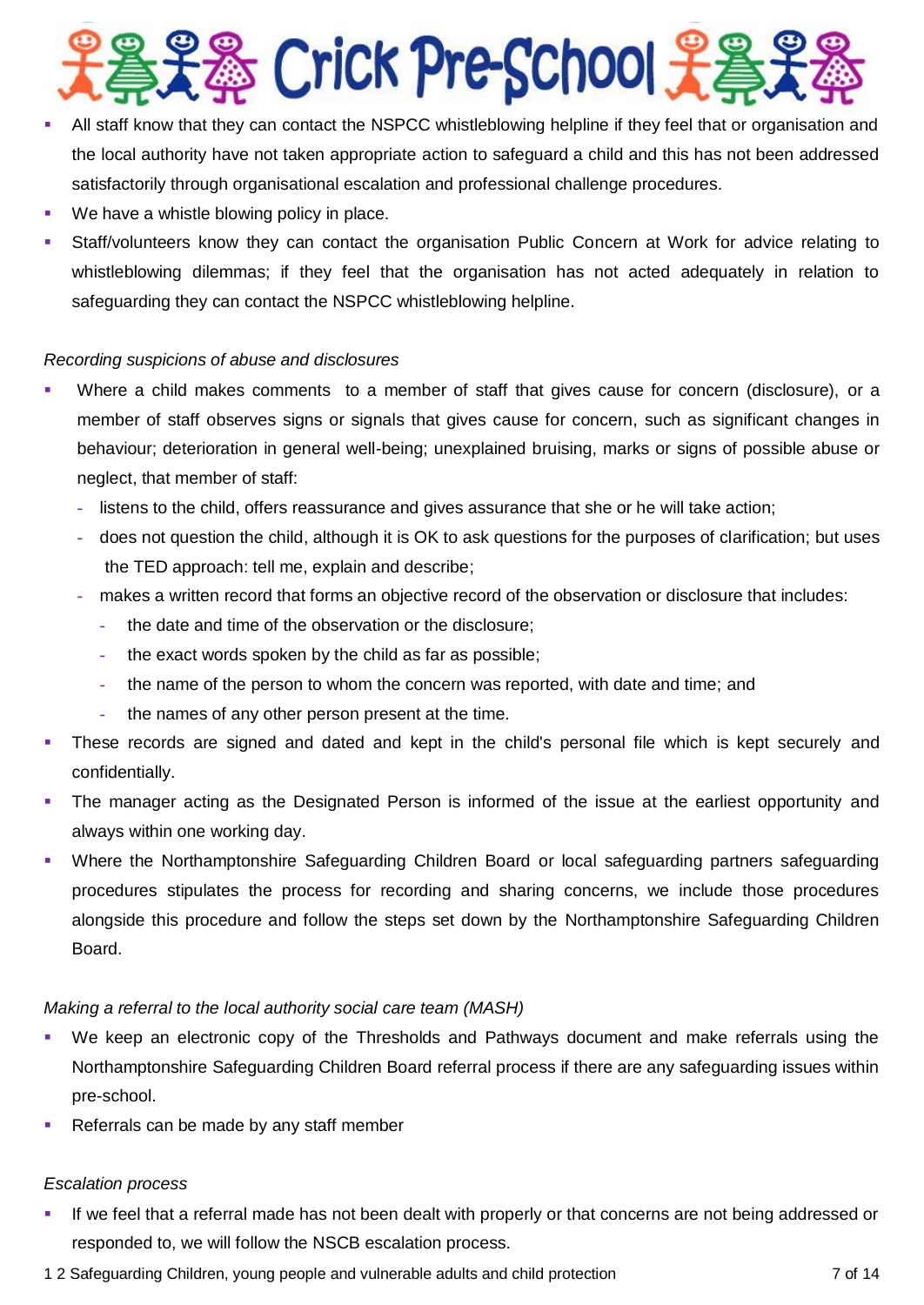# **& Crick Pre-School 子為**

- We will ensure that staff are aware of how to escalate concerns.
- We will follow local procedures published by the NSCB or safeguarding partners to resolve professional disputes.

#### *Informing parents*

- **Parents are normally the first point of contact. Concerns are normally discussed with parents to gain their** view of events unless we feel this may put the child or other person at risk, or may interfere with the course of a police investigation, or may unduly delay the referral, or unless it is otherwise unreasonable to seek consent. Advice will be sought from social care, or in some circumstances police, where necessary.
- We inform parents when we make a record of concerns in their child's file and that we also make a note of any discussion we have with them regarding a concern.
- If a suspicion of abuse warrants referral to social care, parents are informed at the same time that the referral will be made, except where the procedures of the Northamptonshire Safeguarding Children Board does not allow this, for example, where it is believed that the child may be placed at risk.
- This will usually be the case where the parent is the likely abuser or where sexual abuse may have occurred.
- If there is a possibility that advising a parent beforehand may place a child at greater risk (or interfere with a police response) the designated person should consider seeking advice from MASH, about whether or not to advise parents beforehand, and should record and follow the advice given.

#### *Liaison with other agencies and multi-agency working*

- We work within the Northamptonshire Safeguarding Children Board guidelines.
- We have the current version of 'What to do if you're worried a child is being abused' available for parents and staff and all staff are familiar with what to do if they have concerns.
- We have procedures for contacting the local authority on child protection issues and concerns about children's welfare, including maintaining a list of names, addresses and telephone numbers of social workers, to ensure that it is easy, in any emergency, for the setting and social services to work well together.
- We notify the registration authority (Ofsted) of any incident or accident and any changes in our arrangements which may affect the well-being of children or where an allegation of abuse is made against a member of staff, and any specific procedures such as responding to concerns about radicalisation or extremism (whether the allegations relate to harm or abuse committed on our premises or elsewhere). Notifications to Ofsted are made as soon as is reasonably practicable, but at the latest within 14 days of the allegations being made.
- Contact details for the local National Society for the Prevention of Cruelty to Children (NSPCC) are also kept.

#### *Allegations against staff and persons in position of trust*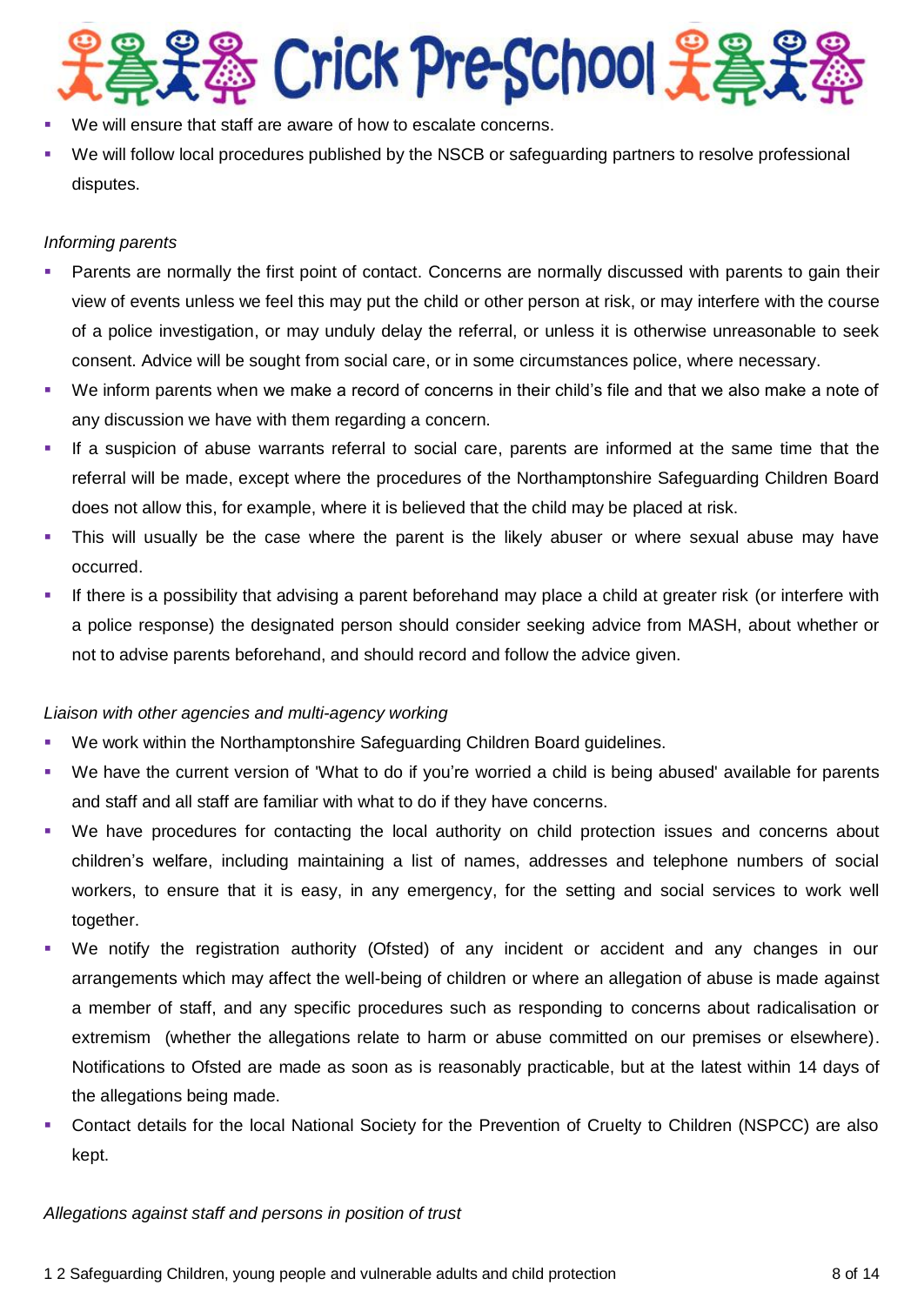

- We ensure that all parents know how to complain about the behaviour or actions of staff or volunteers within the provision, or anyone living or working on the premises occupied by the setting, which may include an allegation of abuse. Parents should contact the Designated Officer (formerly known as LADO) to investigate: (01604 364041) – a poster showing this information is displayed in the foyer at Pre-School.
- We ensure that all staff volunteers and anyone else working in the setting knows how to raise concerns that they may have about the conduct or behaviour of other people including staff/colleagues.
- We differentiate between allegations, and concerns about the quality of care or practice and complaints and have a separate process for responding to complaints.
- We respond to any inappropriate behaviour displayed by members of staff, volunteer or any other person working with the children, which includes:
	- **-** inappropriate sexual comments;
	- **-** excessive one-to-one attention beyond the requirements of their usual role and responsibilities, or
	- **-** inappropriate sharing of images.
- We will recognise and respond to allegations that a person who works with children has:
	- **-** behaved in a way that has harmed a child, or may have harmed a child
	- **-** possibly committed a criminal offence against or related to a child
	- **-** behaved towards a child or children in a way that indicates they may pose a risk of harm to children
- We follow the guidance of the Northamptonshire Safeguarding Children Board (Procedures Manual on [www.iscnorthamptonshire.org.uk\)](http://www.iscnorthamptonshire.org.uk/) when responding to any complaint that a member of staff, or volunteer within the provision, or anyone living or working on the premises occupied by the setting, has abused a child.
- We ensure that all staff or volunteers know how to raise concerns about a member of staff or volunteer within the setting. We respond to any concerns raised by staff and volunteers if they are not satisfied with our response. We will ensure that staff are aware they can contact the NSCB for details of the escalation process.
- We respond to any disclosure by children or staff that abuse by a member of staff or volunteer within the setting, or anyone working on the premises occupied by the setting, may have taken, or is taking place, by first recording the details of any such alleged incident.
	- $\circ$  Any allegation of abuse against a member of staff or volunteer must be reported to the Pre-School Manager (the designated person). If this manager is implicated in the allegation, the concern must be reported to the Committee Chairperson (the designated officer).
	- $\circ$  The person to whom an allegation is first reported should take the matter seriously and keep an open mind. S/he should not investigate or ask leading questions if seeking clarification, it is important not to make assumptions.
	- o Actions to be taken include making a written record of the allegation using the informant's wordsincluding time, date and place where the alleged incident took place, what was said and anyone else present. This record should be signed and dated and immediately passed on to the named senior manager.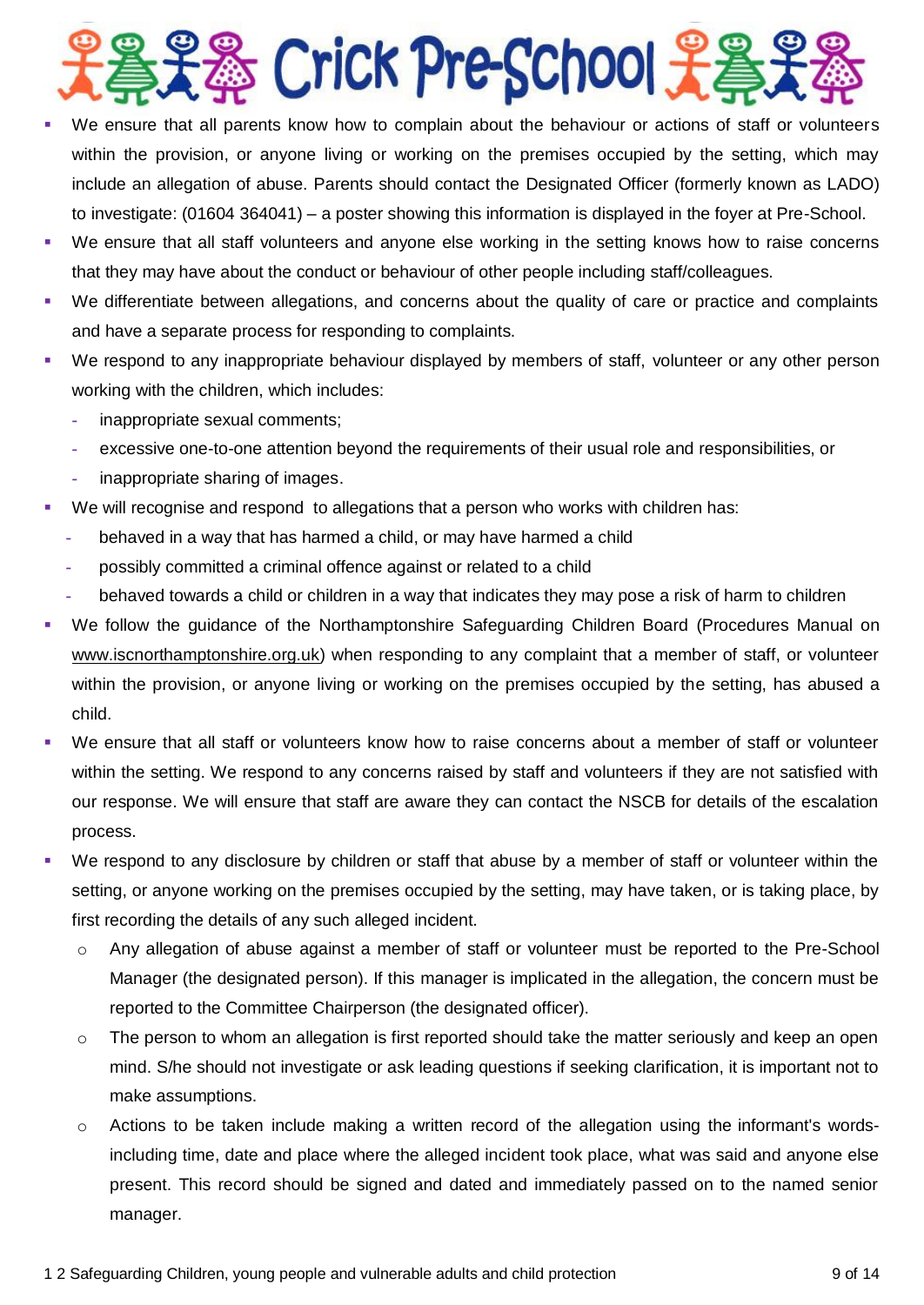## S Crick Pre-School £

- We refer the child involved with any such complaint immediately to the designated officer of the management team and the MASH team as necessary to investigate and/or offer advice: via the email address: [MASH@northamptonshire.gcsx.gov.uk.](mailto:MASH@northamptonshire.gcsx.gov.uk) The MASH team will contact the Designated Officer (formerly known as LADO). We can also refer the allegation to the Designated Officer (formerly known as LADO) using the email following address: [DOReferral@northamptonshire.gov.uk](mailto:DOReferral@northamptonshire.gov.uk) and may consult with the Designated Officer (formerly known as LADO) before the completing the Designated Officer (formerly known as LADO) referral form.
- We also report any such alleged incident to Ofsted (unless advised by Designated Officer (formerly known as LADO) that this is unnecessary due to the incident not meeting the threshold), as well as what measures we have taken. We are aware that it is an offence not to do this.
- The Charity Commission is informed under their Serious Incident reporting requirements details of which are available by accessing the following link: [http://www.charitycommission.gov.uk/running-a-charity/your](http://www.charitycommission.gov.uk/running-a-charity/your-charitys-work/protecting-your-charity/reporting-serious-incidents/)[charitys-work/protecting-your-charity/reporting-serious-incidents/](http://www.charitycommission.gov.uk/running-a-charity/your-charitys-work/protecting-your-charity/reporting-serious-incidents/)
- We co-operate entirely with any investigation carried out by children's social care in conjunction with the police.
- Where the management team and children's social care agree it is appropriate in the circumstances, the chair/director will suspend the member of staff or the volunteer, for the duration of the investigation. This is not an indication of admission that the alleged incident has taken place, but is to protect the staff as well as children and families throughout the process. Where it is appropriate and practical and agreed with the Designated Officer, we will seek to offer an alternative to suspension for the duration of the investigation, if an alternative is available that will safeguard children and not place the affected staff or volunteer at risk.

#### *Disciplinary action*

 Where a member of staff or volunteer has been dismissed due to engaging in activities that caused concern for the safeguarding of children or vulnerable adults, we will notify the Disclosure and Barring Service (DBS) of relevant information so that individuals who pose a threat to children (and vulnerable groups), can be identified and barred from working with these groups.

#### *Unsubstantiated allegations*

- When following initial enquiries, it is concluded by Northamptonshire Safeguarding Children Board there is insufficient evidence to determine whether the allegation is substantiated, we will notify the member of staff concerned as well as the child and her/his parents in writing of the outcome.
- We will also consider what further action, if any, should be taken in consideration with the Designated Officer (formerly LADO)
- Consideration will also be given to:
	- Any support the staff member may need, particularly if returning to work following suspension e.g. phased return, mentor
	- How to manage any future contact between the member of staff and the children who made the allegation
- 1 2 Safeguarding Children, young people and vulnerable adults and child protection 10 of 14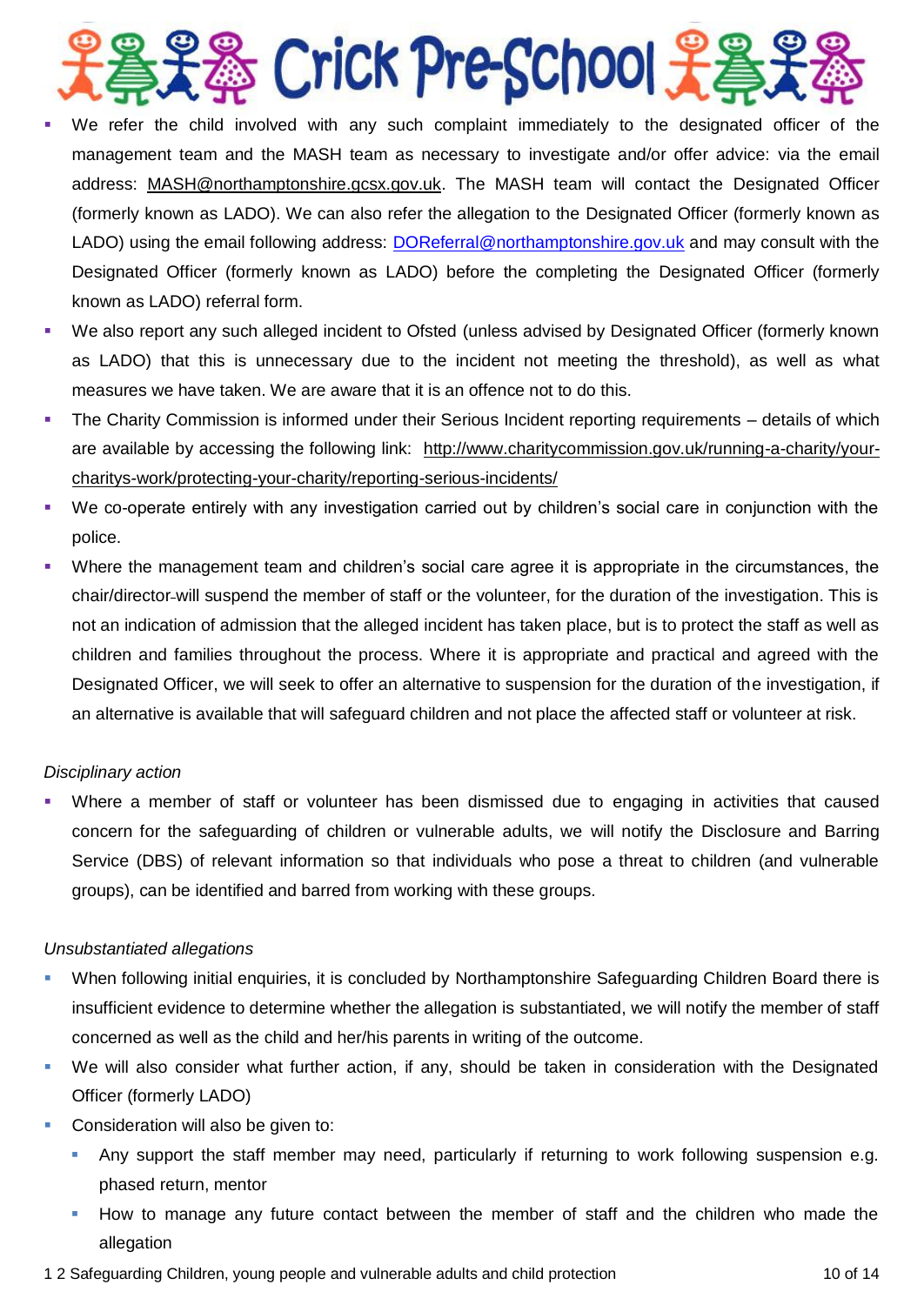

- Referring the matter to Children and Young People's Service to determine if the child is in need of services, or may have been abused by someone else
- Asking the Police to consider what action may be appropriate in the rare event an allegation was deliberately invented or malicious

#### *Key commitment 3*

We are committed to promoting awareness of child abuse issues throughout our training and learning programmes for adults. We are also committed to empowering young children, through our early childhood curriculum, promoting their right to be strong, resilient and listened to.

#### *Training*

- We seek out training opportunities for all adults involved in the setting to ensure that they are able to recognise the signs and signals of possible physical abuse, emotional abuse, sexual abuse (including child sexual exploitation) and neglect and that they are aware of the local authority guidelines for making referrals. Training opportunities should also cover extra familial threats such as online risks, radicalisation and grooming, and how to identify and respond to families who may be in need of early help, and organisational safeguarding procedures.
- We ensure that designated persons receive training in accordance with that recommended by the Northamptonshire Safeguarding Children Board, every two years and refresh their knowledge and skills at least annually.
- We ensure that all staff know the procedures for reporting and recording their concerns in the setting.
- We ensure that all staff receive updates on safeguarding via emails, newsletters, online training and/or discussion at staff meetings at least once a year.

#### *Planning*

 The layout of the rooms allows for transparency of practice. On occasion staff may be on their own with children, but within hearing of other staff and never in an enclosed space. Other members of staff are made aware when one member of staff leaves the main room for toileting or nappy changing.

#### *Curriculum*

- We introduce key elements of keeping children safe into our programme to promote the personal, social and emotional development of all children, so that they may grow to be *strong, resilient and listened to* and that they develop an understanding of why and how to keep safe.
- We create within the setting a culture of value and respect for the individual, having positive regard for children's heritage arising from their colour, ethnicity, languages spoken at home, cultural and social background.
- We ensure that this is carried out in a way that is developmentally appropriate for the children.

#### *Confidentiality*

1 2 Safeguarding Children, young people and vulnerable adults and child protection 11 of 14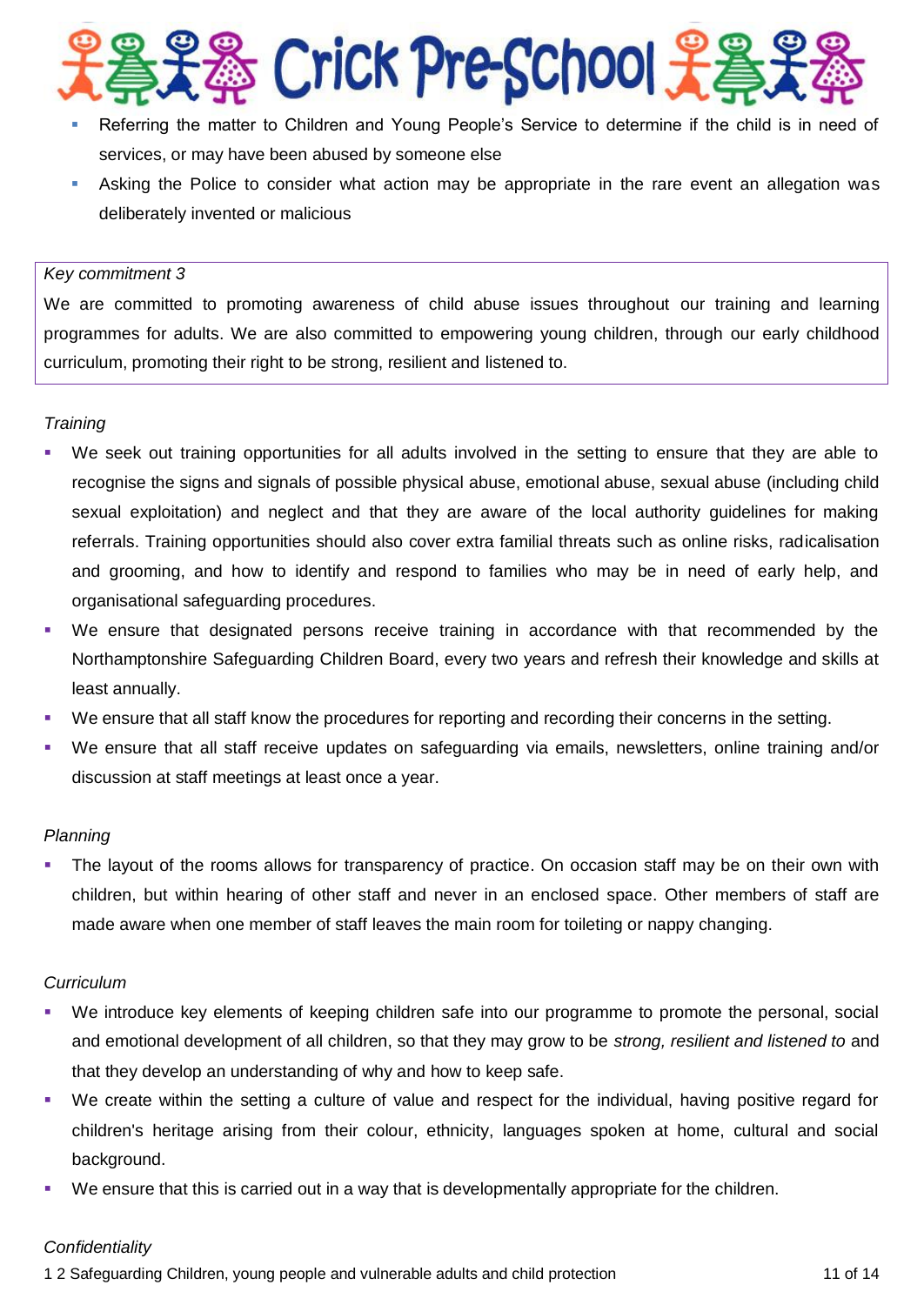& Crick Pre-School £

 All suspicions and investigations are kept confidential and shared only with those who need to know. Any information is shared under the guidance of the Northamptonshire Safeguarding Children Board and in line with the GDPR, Data Protection Act 2018, and Working Together 2018.

#### *Support to families*

- Early Help Assessment (EHA)
	- If we believe a child and their family would benefit from support from more than one agency, for example where a child may have difficulties linked to poor housing or difficult domestic circumstances, we may request or carry out an inter-agency assessment to get early help for the family. This early help assessment aims to ensure that early help services are co-ordinated and not delivered in a disjointed way.
	- EHA is a simple way to help identify needs of children and families and make a plan to meet those needs. It is designed to be a shared tool which can be used by all agencies in Northamptonshire who are delivering early help. It is a standardized approach so that all children and families have the same experience of exploring their needs, strengths and challenges. EHA replaces the Common Assessment Framework (CAF)
- We believe in building trusting and supportive relationships with families, staff and volunteers in the group.
- We make clear to parents our role and responsibilities in relation to child protection, such as for the reporting of concerns, information sharing, monitoring of the child, and liaising at all times with the local children's social care team.
- We will continue to welcome the child and the family whilst investigations are being made in relation to any alleged abuse.
- We follow the Child Protection Plan as set by the child's social care worker in relation to the setting's designated role and tasks in supporting that child and their family, subsequent to any investigation.
- We will engage with any child in need plan or early help plan as agreed.
- Confidential records kept on a child are shared with the child's parents or those who have parental responsibility for the child in accordance with the Confidentiality and Client Access to Records procedure and only if appropriate under the guidance of the Northamptonshire Safeguarding Children Board.

#### **Private Fostering**

*Definition: Private fostering is when a child under the age of 16 (under 18 if disabled) is cared for by someone who is not their parent or a 'close relative'. This is a private arrangement made between a parent and a carer, for 28 days or more. Close relatives are defined as step-parents, grandparents, brothers, sisters, uncles or aunts (whether of full blood, half blood or marriage/affinity).*

We routinely ask, record and maintain up-to-date records of who has parental responsibility for each child. Staff are aware of who has parental responsibility for each child, what private fostering arrangements are and how to report it. Parental responsibility and private fostering arrangements are discussed at staff meetings.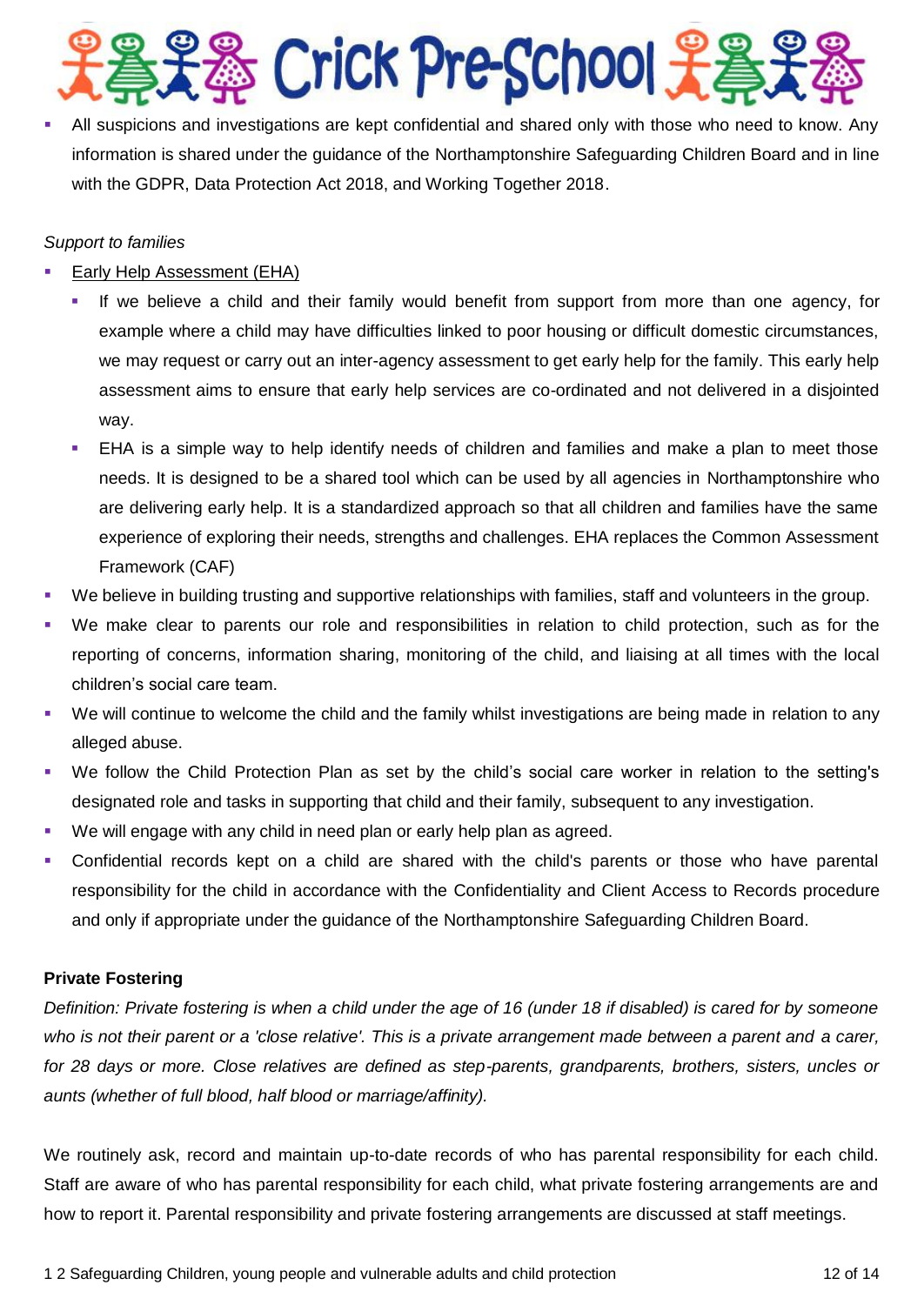

Northamptonshire Children's Services is informed of all private fostering arrangements. If we become aware of a child that is being privately fostered we encourage the parent/carer to inform Children's Services of the arrangement or contact Children's Services ourselves if we think parents/carers may not have done so already. We contact Northamptonshire County Council on 0300 126 1000 or [MASH@northamptonshire.gcsx.gov.uk](http://MASH@northamptonshire.gcsx.gov.uk/) to let them know about a private fostering arrangement.

#### **Child Missing from Education**

Where a child has been absent without reason from our setting for a period of 10 days and contact with parents/carers has been unsuccessful, we would follow our safeguarding procedures and refer to Local Authority for further advice.

#### **Legal framework**

#### *Primary legislation*

- Children Act (1989 s47)
- **Protection of Children Act (1999)**
- **The Children Act (Every Child Matters) (2004 s11)**
- Children and Social Work Act 2017
- **Safeguarding Vulnerable Groups Act (2006)**
- Childcare Act 2006
- Child Safeguarding Practice Review and Relevant Agency (England) Regulations 2018

#### *Secondary legislation*

- Sexual Offences Act (2003)
- **Criminal Justice and Court Services Act (2000)**
- **Equalities Act (2010)**
- General Data Protection Regulations (GDPR) (2018)
- Childcare (Disqualification) Regulations 2009
- **Children and Families Act 2014**
- Care Act  $(2014)$
- Serious Crime Act 2015
- **Counter-Terrorism and Security Act (2015)**

#### **Further Guidance**

- **Working Together to Safeguard Children (2018)**
- What to do if you are Worried a Child is Being Abused (HMG 2015)
- Framework for the Assessment of Children in Need and their Families (HMG 2000)
- The Common Assessment Framework for Children and Young People: A Guide for Practitioners (CWDC 2010)
- Statutory guidance on making arrangements to safeguard and promote the welfare of children under section 11 of the Children Act 2004 (HMG 2008)
- Hidden Harm Responding to the Needs of Children of Problem Drug Users (ACMD, 2003)
- 1 2 Safeguarding Children, young people and vulnerable adults and child protection 13 of 14